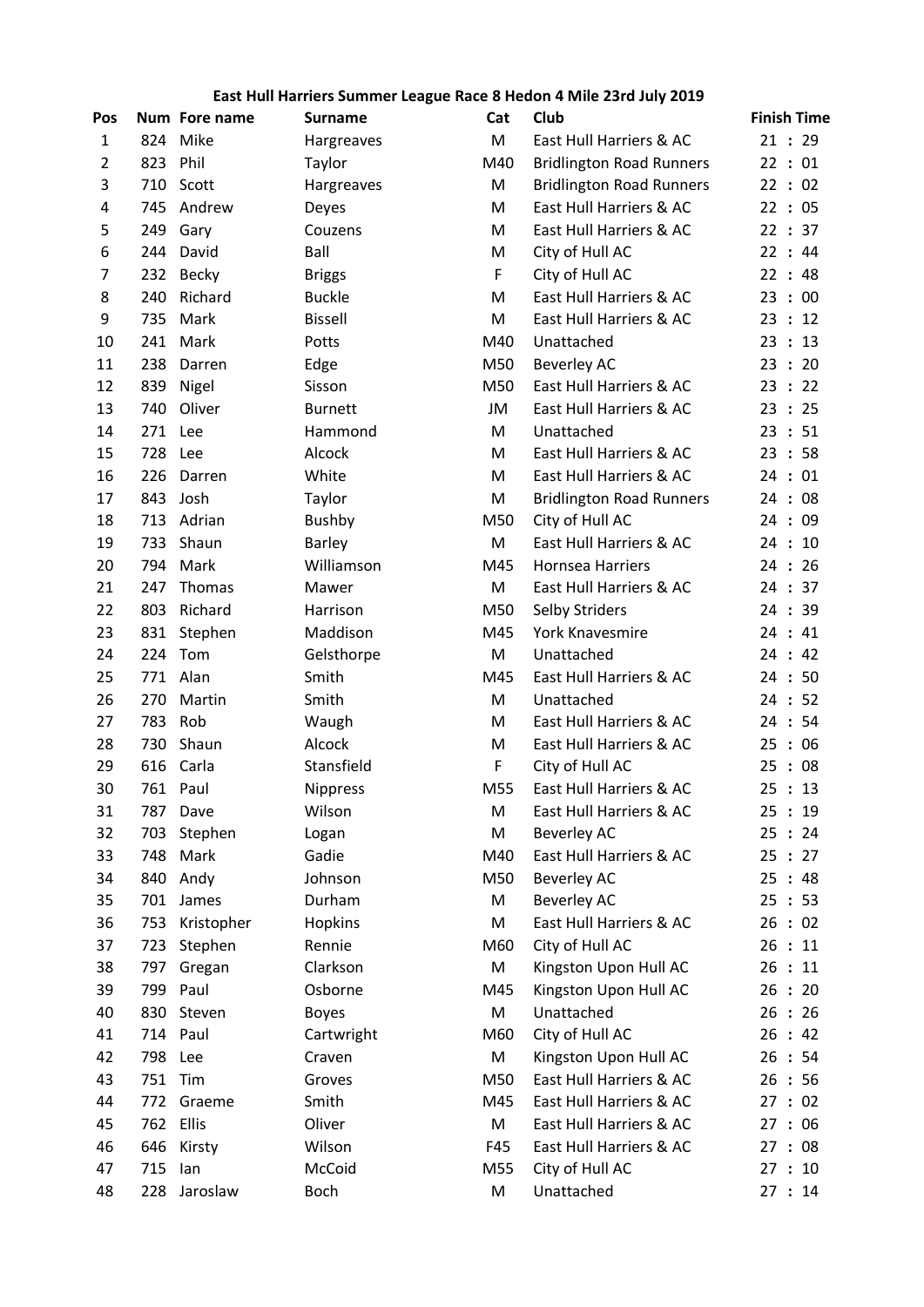| 49 | 747 | Gary       | Forrester      | M50 | East Hull Harriers & AC         | 27 |
|----|-----|------------|----------------|-----|---------------------------------|----|
| 50 | 623 | Carole     | Fee            | F45 | East Hull Harriers & AC         | 27 |
| 51 | 836 | Andy       | <b>Baker</b>   | M50 | <b>Bridlington Road Runners</b> | 27 |
| 52 | 749 | Guy        | Gibson         | M50 | East Hull Harriers & AC         | 27 |
| 53 | 808 | Sam        | Brown          | M   | Unattached                      | 27 |
| 54 | 231 | Mike       | Dugan          | M   | East Hull Harriers & AC         | 27 |
| 55 | 248 | Jake       | Van Nuil       | JM  | East Hull Harriers & AC         | 27 |
| 56 | 711 | Martin     | Hutchinson     | M50 | <b>Bridlington Road Runners</b> | 28 |
| 57 | 833 | John       | Escritt        | M60 | City of Hull AC                 | 28 |
| 58 | 223 | Anna       | Cartwright     | F   | West Hull Ladies                | 28 |
| 59 | 273 | Andy       | Mayo           | M45 | Unattached                      | 28 |
| 60 | 261 | Kerry      | Holliday       | F   | East Hull Harriers & AC         | 28 |
| 61 | 757 | Adrian     | Kamis          | M55 | East Hull Harriers & AC         | 28 |
| 62 | 625 | Vicky      | Godfrey        | F40 | East Hull Harriers & AC         | 28 |
| 63 | 776 | Stephen    | Taylor         | M40 | East Hull Harriers & AC         | 28 |
| 64 | 225 | Martin     | Hardey         | M40 | East Hull Harriers & AC         | 28 |
| 65 | 736 | Gary       | <b>Bogg</b>    | M   | East Hull Harriers & AC         | 28 |
| 66 | 264 | Mike       | Lockwood       | M   | Unattached                      | 28 |
| 67 | 638 | Katie      | Seddon         | F   | East Hull Harriers & AC         | 28 |
| 68 | 252 | April      | Exley          | F35 | <b>Bridlington Road Runners</b> | 28 |
| 69 | 706 | Andrew     | Tate           | M55 | <b>Beverley AC</b>              | 28 |
| 70 | 835 | Marc       | Needler        | M   | Unattached                      | 28 |
| 71 | 269 | Al         | Chapman        | M40 | Unattached                      | 28 |
| 72 | 791 | Paul       | Rogers         | M   | <b>Hornsea Harriers</b>         | 28 |
| 73 | 755 | Ashley     | Jacketts       | JM  | East Hull Harriers & AC         | 28 |
| 74 | 729 | Tony       | Alcock         | M55 | East Hull Harriers & AC         | 29 |
| 75 | 832 | Chris      | Knowles        | M   | East Hull Harriers & AC         | 29 |
| 76 | 647 | Emily      | Wix            | F   | East Hull Harriers & AC         | 29 |
| 77 | 630 | Demi       | Johnston       | F   | East Hull Harriers & AC         | 29 |
| 78 | 770 | Kevin      | Sharp          | M   | East Hull Harriers & AC         | 29 |
| 79 |     | 658 Sara   | Morrow         | F45 | Selby Striders                  | 29 |
| 80 |     | 796 Simon  | Adcock         | M   | Kingston Upon Hull AC           | 29 |
| 81 | 712 | Graham     | Lonsdale       | M50 | <b>Bridlington Road Runners</b> | 29 |
| 82 | 648 | Kerry      | Young          | F   | East Hull Harriers & AC         | 29 |
| 83 | 246 | Mollie     | Holehouse      | F   | <b>Bridlington Road Runners</b> | 29 |
| 84 | 724 | Peter      | Taylor         | M70 | City of Hull AC                 | 29 |
| 85 | 806 | Martin     | Young          | M55 | White City (Hull) RRC           | 30 |
| 86 | 606 | Lisa       | Cockcroft      | F35 | <b>Bridlington Road Runners</b> | 30 |
| 87 | 802 | Nigel      | Pennington     | M50 | Scunthorpe & District AC        | 30 |
| 88 | 746 | Chris      | Flowers        | M50 | East Hull Harriers & AC         | 30 |
| 89 | 221 | Richard    | Alsop          | M55 | East Hull Harriers & AC         | 30 |
| 90 |     | 632 Venika | Moverley       | F   | East Hull Harriers & AC         | 30 |
| 91 | 230 | Ben        | Eves           | M40 | East Hull Harriers & AC         | 30 |
| 92 | 768 | Matthew    | Robinson       | M   | East Hull Harriers & AC         | 30 |
| 93 | 272 | Jack       | Hearnshaw      | M   | Unattached                      | 30 |
| 94 | 265 | Tom        | Hopper         | M   | Unattached                      | 30 |
| 95 | 834 | David      | Leaming        | M   | Unattached                      | 30 |
| 96 | 779 | Stephen    | Tichopad       | M50 | East Hull Harriers & AC         | 30 |
| 97 | 219 | Michael    | <b>Baggott</b> | M65 | City of Hull AC                 | 30 |
| 98 | 811 | Andrew A   | Deyes          | M60 | Unattached                      | 30 |
|    |     |            |                |     |                                 |    |

| 49 | 747 | Gary     | Forrester    | M50 | East Hull Harriers & AC         | 27:15                      |
|----|-----|----------|--------------|-----|---------------------------------|----------------------------|
| 50 | 623 | Carole   | Fee          | F45 | East Hull Harriers & AC         | 27:21                      |
| 51 | 836 | Andy     | <b>Baker</b> | M50 | <b>Bridlington Road Runners</b> | 21<br>27:                  |
| 52 | 749 | Guy      | Gibson       | M50 | East Hull Harriers & AC         | 27:34                      |
| 53 | 808 | Sam      | <b>Brown</b> | M   | Unattached                      | 27:55                      |
| 54 | 231 | Mike     | Dugan        | M   | East Hull Harriers & AC         | 27:57                      |
| 55 | 248 | Jake     | Van Nuil     | JM  | East Hull Harriers & AC         | 27:59                      |
| 56 | 711 | Martin   | Hutchinson   | M50 | <b>Bridlington Road Runners</b> | 28:00                      |
| 57 | 833 | John     | Escritt      | M60 | City of Hull AC                 | 28:02                      |
| 58 | 223 | Anna     | Cartwright   | F   | <b>West Hull Ladies</b>         | 28:03                      |
| 59 | 273 | Andy     | Mayo         | M45 | Unattached                      | 28:07                      |
| 60 | 261 | Kerry    | Holliday     | F   | East Hull Harriers & AC         | 28:<br>10                  |
| 61 | 757 | Adrian   | Kamis        | M55 | East Hull Harriers & AC         | 28:<br>10                  |
| 62 | 625 | Vicky    | Godfrey      | F40 | East Hull Harriers & AC         | 28:18                      |
| 63 | 776 | Stephen  | Taylor       | M40 | East Hull Harriers & AC         | 28:18                      |
| 64 | 225 | Martin   | Hardey       | M40 | East Hull Harriers & AC         | 28:22                      |
| 65 | 736 | Gary     | <b>Bogg</b>  | M   | East Hull Harriers & AC         | 28:29                      |
| 66 | 264 | Mike     | Lockwood     | M   | Unattached                      | 28:31                      |
| 67 | 638 | Katie    | Seddon       | F   | East Hull Harriers & AC         | 28:33                      |
| 68 | 252 | April    | Exley        | F35 | <b>Bridlington Road Runners</b> | 28:34                      |
| 69 | 706 | Andrew   | Tate         | M55 | <b>Beverley AC</b>              | 28:36                      |
| 70 | 835 | Marc     | Needler      | M   | Unattached                      | 28:41                      |
| 71 | 269 | Al       | Chapman      | M40 | Unattached                      | 28:44                      |
| 72 | 791 | Paul     | Rogers       | M   | Hornsea Harriers                | 28:47                      |
| 73 | 755 | Ashley   | Jacketts     | JM  | East Hull Harriers & AC         | 28:59                      |
| 74 | 729 | Tony     | Alcock       | M55 | East Hull Harriers & AC         | 29:15                      |
| 75 | 832 | Chris    | Knowles      | M   | East Hull Harriers & AC         | 29:17                      |
| 76 | 647 | Emily    | Wix          | F   | East Hull Harriers & AC         | 22<br>29:                  |
| 77 | 630 | Demi     | Johnston     | F   | East Hull Harriers & AC         | 29:25                      |
| 78 | 770 | Kevin    | Sharp        | M   | East Hull Harriers & AC         | 32<br>29<br>$\ddot{\cdot}$ |
| 79 | 658 | Sara     | Morrow       | F45 | Selby Striders                  | 29:35                      |
| 80 | 796 | Simon    | Adcock       | M   | Kingston Upon Hull AC           | 29:58                      |
| 81 | 712 | Graham   | Lonsdale     | M50 | <b>Bridlington Road Runners</b> | 29:41                      |
| 82 | 648 | Kerry    | Young        | F   | East Hull Harriers & AC         | 29:<br>-44                 |
| 83 | 246 | Mollie   | Holehouse    | F   | <b>Bridlington Road Runners</b> | 29 : 48                    |
| 84 | 724 | Peter    | Taylor       | M70 | City of Hull AC                 | 29 : 54                    |
| 85 | 806 | Martin   | Young        | M55 | White City (Hull) RRC           | 30:01                      |
| 86 | 606 | Lisa     | Cockcroft    | F35 | <b>Bridlington Road Runners</b> | 30 : 02                    |
| 87 | 802 | Nigel    | Pennington   | M50 | Scunthorpe & District AC        | 30 : 07                    |
| 88 | 746 | Chris    | Flowers      | M50 | East Hull Harriers & AC         | 30:<br>10                  |
| 89 | 221 | Richard  | Alsop        | M55 | East Hull Harriers & AC         | 30:10                      |
| 90 | 632 | Venika   | Moverley     | F   | East Hull Harriers & AC         | 30:11                      |
| 91 | 230 | Ben      | Eves         | M40 | East Hull Harriers & AC         | 30:12                      |
| 92 | 768 | Matthew  | Robinson     | M   | East Hull Harriers & AC         | 15<br>30:                  |
| 93 | 272 | Jack     | Hearnshaw    | M   | Unattached                      | 30:<br>-20                 |
| 94 | 265 | Tom      | Hopper       | M   | Unattached                      | 30:21                      |
| 95 | 834 | David    | Leaming      | M   | Unattached                      | 30 : 24                    |
| 96 | 779 | Stephen  | Tichopad     | M50 | East Hull Harriers & AC         | 30:25                      |
| 97 | 219 | Michael  | Baggott      | M65 | City of Hull AC                 | 30 : 29                    |
| 98 | 811 | Andrew A | Deyes        | M60 | Unattached                      | 30 : 29                    |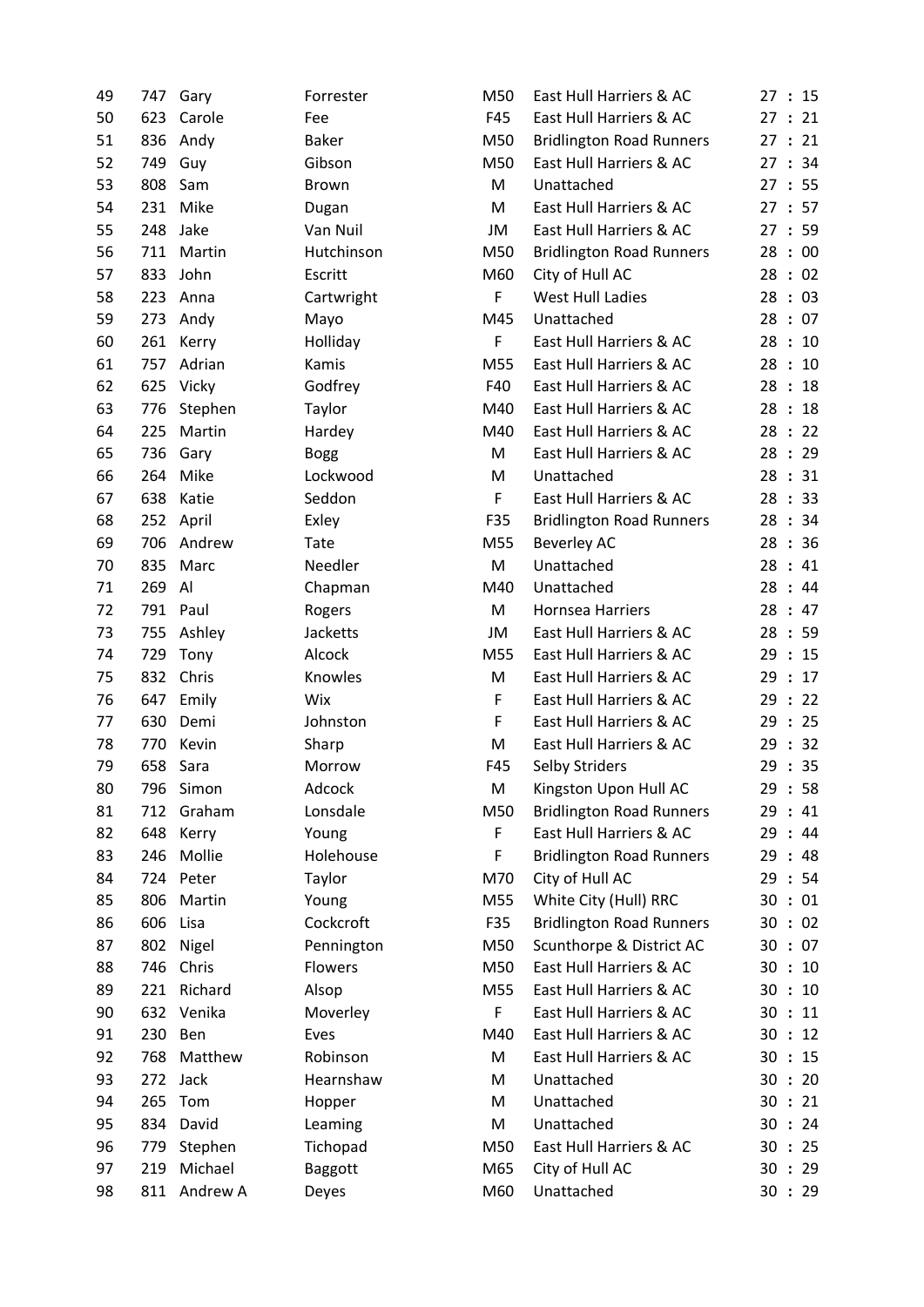| 99  | 234 | Alex       | <b>Thomas</b>  | M   | Unattached                      | 30 : 32 |
|-----|-----|------------|----------------|-----|---------------------------------|---------|
| 100 | 275 | Samantha   | Allen          | F45 | <b>Beverley AC</b>              | 30 : 36 |
| 101 | 828 | Andy       | Steel          | M45 | Kingston Upon Hull AC           | 30:46   |
| 102 | 660 | Karen      | Park           | F50 | <b>West Hull Ladies</b>         | 30:49   |
| 103 | 603 | Tina       | Wardropper     | F55 | <b>Beverley AC</b>              | 30 : 54 |
| 104 | 608 | Diane      | Palmer         | F50 | <b>Bridlington Road Runners</b> | 30 : 54 |
| 105 | 220 | Jeremy     | Kaye           | M50 | East Hull Harriers & AC         | 30 : 56 |
| 106 | 818 | Graham     | Havercroft     | M60 | East Hull Harriers & AC         | 30 : 56 |
| 107 | 610 | Janet      | Potter         | F60 | <b>Bridlington Road Runners</b> | 31:00   |
| 108 | 634 | Shirley    | Oglesby        | F65 | East Hull Harriers & AC         | 31 : 03 |
| 109 | 766 | Paul       | Ream           | M50 | East Hull Harriers & AC         | 31:08   |
| 110 | 657 | Michelle   | Sutton         | F35 | Kingston Upon Hull AC           | 31 : 15 |
| 111 | 742 | Adam       | Callan         | M   | East Hull Harriers & AC         | 31 : 19 |
| 112 | 622 | Anthea     | Eskrett        | F40 | East Hull Harriers & AC         | 31 : 25 |
| 113 |     | 722 Kevin  | Penny          | M60 | City of Hull AC                 | 31 : 26 |
| 114 | 619 | Sarah-Rose | Crawford       | F40 | East Hull Harriers & AC         | 31 : 28 |
| 115 | 720 | Thomas     | O'Brien        | M   | City of Hull AC                 | 31 : 30 |
| 116 | 235 | Phil       | Smith          | M   | Unattached                      | 31 : 37 |
| 117 | 237 | Mark       | Newton         | M50 | <b>Beverley AC</b>              | 31 : 39 |
| 118 | 621 | Linda      | Douglas        | F50 | East Hull Harriers & AC         | 31:44   |
| 119 | 229 | Rob        | Parritt        | M50 | Unattached                      | 31:45   |
| 120 | 250 | Sam        | Drury          | F35 | Unattached                      | 31:46   |
| 121 | 767 | Paul       | Reed           | M55 | East Hull Harriers & AC         | 31 : 51 |
| 122 | 731 | David      | Anderson       | M55 | East Hull Harriers & AC         | 31 : 55 |
| 123 | 233 | Peter      | Thomas         | M55 | Unattached                      | 31 : 55 |
| 124 | 759 | Wayne      | Martindale     | M50 | East Hull Harriers & AC         | 31 : 55 |
| 125 | 642 | Jan        | Suddaby        | F55 | East Hull Harriers & AC         | 32 : 02 |
| 126 | 243 | Jonathan   | Shaw           | M40 | City of Hull AC                 | 32 : 03 |
| 127 | 262 | Mark       | Wannan         | M55 | Unattached                      | 32 : 08 |
| 128 | 809 | Alan       | Catton         | M60 | Unattached                      | 32 : 09 |
| 129 | 800 | Mark       | Shaw           | M   | Kingston Upon Hull AC           | 32 : 12 |
| 130 | 254 | Liz        | Stevenson      | F40 | <b>Bridlington Road Runners</b> | 32:16   |
| 131 | 259 | Patricia   | Bielby         | F65 | <b>Bridlington Road Runners</b> | 32 : 20 |
| 132 | 826 | Martin     | Howman         | M50 | East Hull Harriers & AC         | 32 : 27 |
| 133 | 242 | Mark       | Waterson       | M55 | City of Hull AC                 | 32 : 29 |
| 134 | 784 | Kelvin     | Westerman      | M65 | East Hull Harriers & AC         | 32 : 30 |
| 135 | 276 | Paul       | Allen          | M55 | <b>Beverley AC</b>              | 32 : 31 |
| 136 | 255 | Rob        | Sprague        | M   | Unattached                      | 32 : 32 |
| 137 | 752 | Sean       | <b>Higgins</b> | M   | East Hull Harriers & AC         | 32 : 34 |
| 138 | 257 | Marie      | Hussey         | F40 | East Hull Harriers & AC         | 32 : 34 |
| 139 | 741 | David      | <b>Butt</b>    | M65 | East Hull Harriers & AC         | 32 : 45 |
| 140 | 617 | Ann        | Allen          | F55 | East Hull Harriers & AC         | 32 : 45 |
| 141 | 709 | Robert     | Eyre           | M75 | <b>Bridlington Road Runners</b> | 32 : 49 |
| 142 | 640 | Rachael    | Sharp          | F40 | East Hull Harriers & AC         | 32 : 59 |
| 143 | 793 | Craig      | Waites         | M45 | Hornsea Harriers                | 33:01   |
| 144 | 609 | Kelly      | Palmer         | F   | <b>Bridlington Road Runners</b> | 33:01   |
| 145 | 602 | Jayne      | Dale           | F55 | <b>Beverley AC</b>              | 33 : 03 |
| 146 | 643 | Katy       | White          | F35 | East Hull Harriers & AC         | 33:04   |
| 147 | 260 | Amy        | Wilkinson      | F   | East Hull Harriers & AC         | 33:04   |
| 148 |     | 732 Farhat | <b>Baig</b>    | M40 | East Hull Harriers & AC         | 33 : 42 |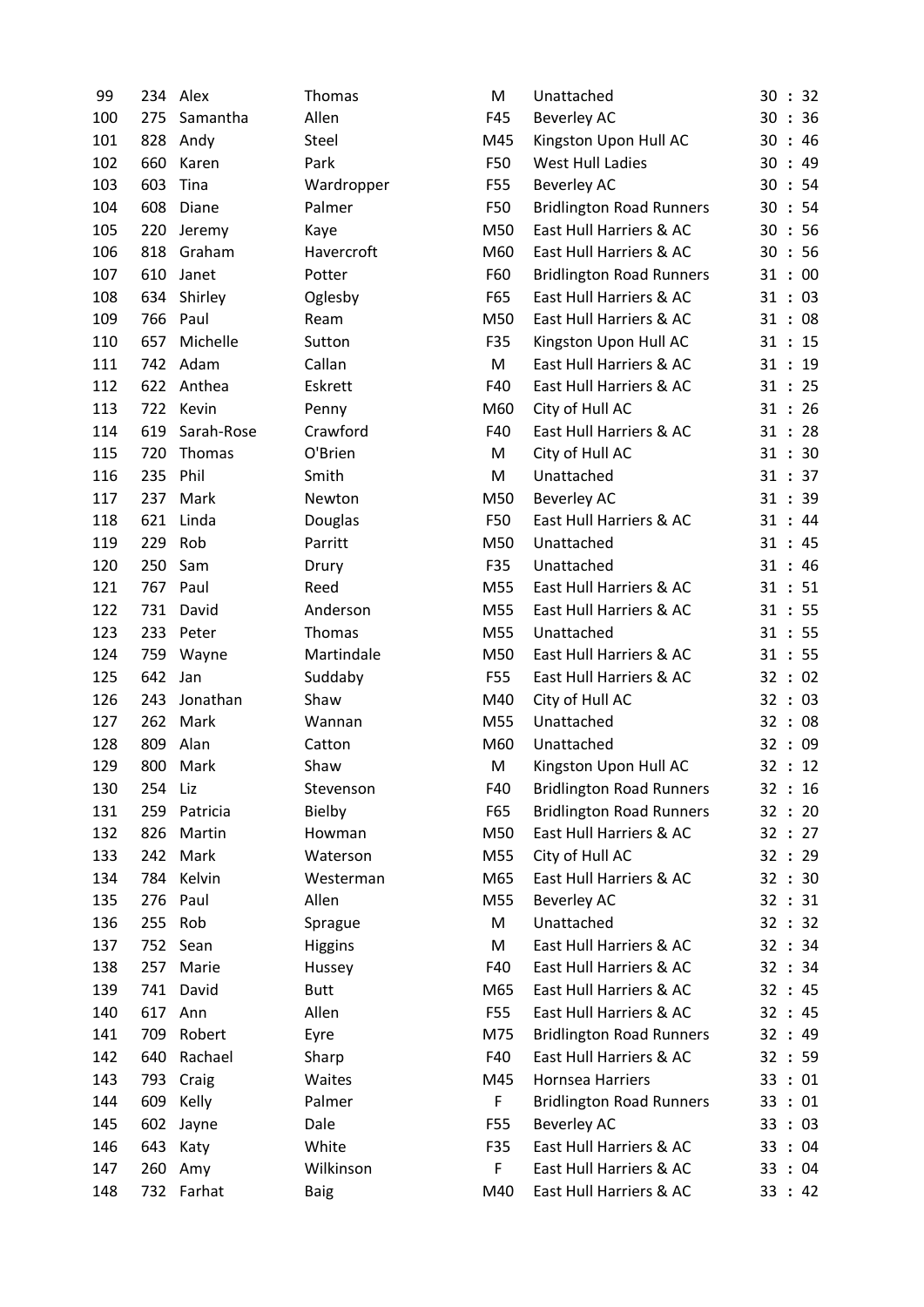| 149 | 227 | Jason        | Moss               | M40 | Unattached                      | 33<br>: 43            |
|-----|-----|--------------|--------------------|-----|---------------------------------|-----------------------|
| 150 | 814 | <b>Terry</b> | Parker             | M65 | Unattached                      | 33<br>:46             |
| 151 | 743 | Keith        | Conkerton          | M55 | East Hull Harriers & AC         | 33<br>:50             |
| 152 | 239 | Stacy        | Foxworthy          | F35 | <b>West Hull Ladies</b>         | : 52<br>33            |
| 153 | 611 | Dominique    | Webster            | F45 | <b>Bridlington Road Runners</b> | 34:01                 |
| 154 | 607 | Zoe          | <b>Ellis</b>       | F45 | <b>Bridlington Road Runners</b> | 34 : 02               |
| 155 | 819 | Jason        | MaCoubrey          | M40 | Hornsea Harriers                | 34:18                 |
| 156 | 667 | Elizabeth    | Lee                | F40 | Hornsea Harriers                | 34:21                 |
| 157 | 765 | Steven       | Poulsom            | M55 | East Hull Harriers & AC         | 34:25                 |
| 158 | 601 | Megan        | Chown              | F   | <b>Beverley AC</b>              | 34:30                 |
| 159 | 637 | Nicky        | Rudland            | F40 | East Hull Harriers & AC         | $\therefore$ 32<br>34 |
| 160 | 639 | Julie        | Salvidge           | F50 | East Hull Harriers & AC         | 34 : 33               |
| 161 | 604 | Heidi        | <b>Baker</b>       | F40 | <b>Bridlington Road Runners</b> | 34:41                 |
| 162 | 769 | Karl         | Rolstone           | M   | East Hull Harriers & AC         | 34 : 48               |
| 163 | 725 | Patrick      | Walker             | M45 | City of Hull AC                 | 34:57                 |
| 164 | 626 | Laura        | Gunstead-Palframan | F35 | East Hull Harriers & AC         | : 03<br>35            |
| 165 | 815 | Mike         | Salvidge           | M50 | Unattached                      | 35<br>$\therefore$ 08 |
| 166 | 258 | John         | Crosby             | M60 | East Hull Harriers & AC         | : 16<br>35            |
| 167 | 651 | Sam          | Graystone          | F45 | Hornsea Harriers                | : 20<br>35            |
| 168 | 788 | Stephen      | <b>Braddock</b>    | M45 | Hornsea Harriers                | : 20<br>35            |
| 169 | 789 | Michael      | Felice             | M   | Hornsea Harriers                | 20<br>35<br>$\cdot$ : |
| 170 | 274 | Fiona        | Tomas              | F   | Unattached                      | 35 : 24               |
| 171 | 245 | Tracey       | Holehouse          | F50 | <b>Bridlington Road Runners</b> | 35 : 31               |
| 172 | 615 | Karen        | Scott              | F45 | City of Hull AC                 | : 39<br>35            |
| 173 | 267 | Gary         | Oades              | M60 | Unattached                      | 40<br>35<br>$\cdot$ : |
| 174 | 719 | Mike         | O'Brien            | M60 | City of Hull AC                 | 36<br>$\therefore$ 08 |
| 175 | 763 | Ross         | Parker             | M70 | East Hull Harriers & AC         | : 14<br>36            |
| 176 | 810 | Lee          | Daniels            | M50 | Unattached                      | 36:44                 |
| 177 | 253 | Rebecca      | Chapman            | F40 | <b>Bridlington Road Runners</b> | 37 : 03               |
| 178 | 633 | Dawn         | Oades              | F40 | East Hull Harriers & AC         | 37 : 09               |
| 179 |     | 256 Kirsty   | Abel               | F   | Unattached                      | 37:15                 |
| 180 | 251 | Jim          | Abel               | M60 | City of Hull AC                 | 37 : 16               |
| 181 | 614 | Kate         | O'Brien            | F   | City of Hull AC                 | 37 : 19               |
| 182 | 813 | Stephen      | Oxburgh            | M55 | Unattached                      | 37:20                 |
| 183 | 782 | David        | Walmsley           | M50 | East Hull Harriers & AC         | 37 : 34               |
| 184 | 721 | John         | Pawson             | M70 | City of Hull AC                 | 37 : 41               |
| 185 | 718 | Kevin        | McManus            | M65 | City of Hull AC                 | 37:45                 |
| 186 | 266 | Tina         | Mawer              | F55 | Unattached                      | : 46<br>37            |
| 187 | 645 | Chloe        | Wilson             | JF  | East Hull Harriers & AC         | 37:46                 |
| 188 | 707 | Paul         | Brown              | M65 | <b>Bridlington Road Runners</b> | 37:51                 |
| 189 | 716 | Jeffrey      | Copping            | M70 | City of Hull AC                 | 38<br>: 09            |
| 190 | 263 | Mark         | Wilkin             | M   | Unattached                      | 38<br>: 14            |
| 191 | 268 | Ray          | Robinson           | M70 | <b>Bridlington Road Runners</b> | 38:19                 |
| 192 | 661 | Angharad     | Shepherdson        | F40 | <b>West Hull Ladies</b>         | 39:40                 |
| 193 | 780 | Andrew       | Tweddell           | M50 | East Hull Harriers & AC         | 39:59                 |
| 194 | 805 | Kevin        | Anholm             | M60 | <b>Withernsea Harriers</b>      | 40<br>: 02            |
| 195 | 635 | Sarah        | Padfield           | F   | East Hull Harriers & AC         | 40<br>: 08            |
| 196 | 666 | Amanda       | Tindall            | F40 | <b>Bridlington Road Runners</b> | 40<br>: 13            |
| 197 | 665 | Kirsten      | Porter             | F   | <b>Bridlington Road Runners</b> | 40:14                 |
| 198 |     | 781 Martin   | Walker             | M55 | East Hull Harriers & AC         | 40 : 48               |
|     |     |              |                    |     |                                 |                       |